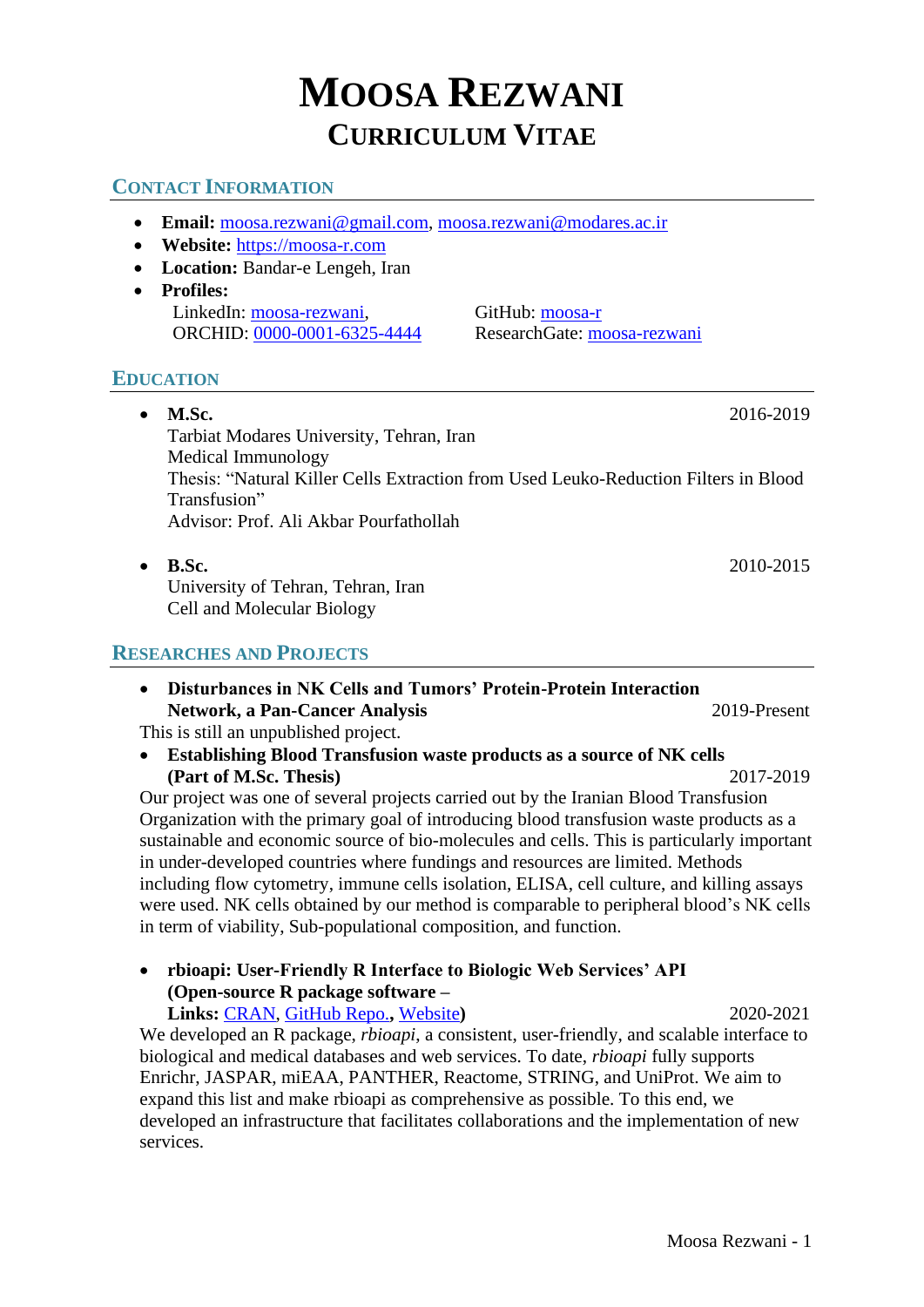### • **parapurrr: Do purrr in Parallel**

#### **(Open-source R package software - Links:** [GitHub Repo](https://github.com/moosa-r/parapurrr)**.)** 2021 We developed a simple yet fully customizable way to run functions iteratively in R using multiple CPU cores (instead of the default, one). The package parapurrr achieves that by bridging purrr to foreach package and its adaptors. We added support for all purrr's map family functions and every foreach adaptor available in CRAN.

## **SKILLS AND EXPERIENCES**

## • **Laboratory Skills:**

Flow cytometry, Mammalian cells culture, ELISA, qPCR, Mouse handling, Immune cells isolation (FACS, MACS), Western blotting (familiar with), General genetics lab skills (RNA isolation, Transduction, Genes cloning, Gel electrophoresis, etc.), General biochemistry lab skills (Chromatography, Spectrophotometry, Density gradient centrifugation, etc.)

• **Bioinformatics and Data Science:** R programming language, RNA-seq analysis, Microarray analysis, Software development, High-throughput data analysis, Systems biology, Data processing, Machine learning, Graphs and network analysis, Bioconductor, Primer design • **Tools:**

Git, Unix/Linux shell and Bash scripting, Cloud computing and working with remote servers, Python (familiar with), FlowJo, SPSS, SQL (familiar with), Microsoft Office

## **PUBLICATIONS**

- **Moosa Rezwani**, Ali Akbar Pourfathollah, Farshid Noorbakhsh, rbioapi: userfriendly R interface to biologic web services' API, *Bioinformatics*, Volume 38, Issue 10, 15 May 2022, Pages 2952–2953,<https://doi.org/10.1093/bioinformatics/btac172>
- **Moosa Rezwani**, Abdulbaset Mazarzaei, Zahra Abbasi-Malati, Ali Akbar Pourfathollah, Leukocyte-Reduction Filters as Reliable and Economic Source of Natural Killer Cells. Iranian Journal of Immunology, 2022 (Accepted, Manuscript ID IJI-2108-2158)

#### **LANGUAGES**

- **English**: Proficient
- **Arabic**: Proficient
- **Persian:** Native
- **Larestani:** Native

#### **CERTIFICATES**

| $\bullet$ | <b>Experimental Methods in Systems Biology</b>                                     | 2016 |
|-----------|------------------------------------------------------------------------------------|------|
|           | (Coursera Certificate)                                                             |      |
| $\bullet$ | <b>Introduction to Systems Biology</b>                                             | 2016 |
|           | (Coursera Certificate)                                                             |      |
| $\bullet$ | <b>Biology Meets Programming: Bioinformatics for Beginners</b>                     | 2016 |
|           | (Coursera Certificate)                                                             |      |
| $\bullet$ | <b>Making Biologic Medicines for Patients: The Principles of Biopharmaceutical</b> |      |
|           | <b>Manufacturing</b>                                                               | 2016 |
|           | (edX Certificate)                                                                  |      |
|           | Data Science and Machine Learning Essentials                                       | 2015 |